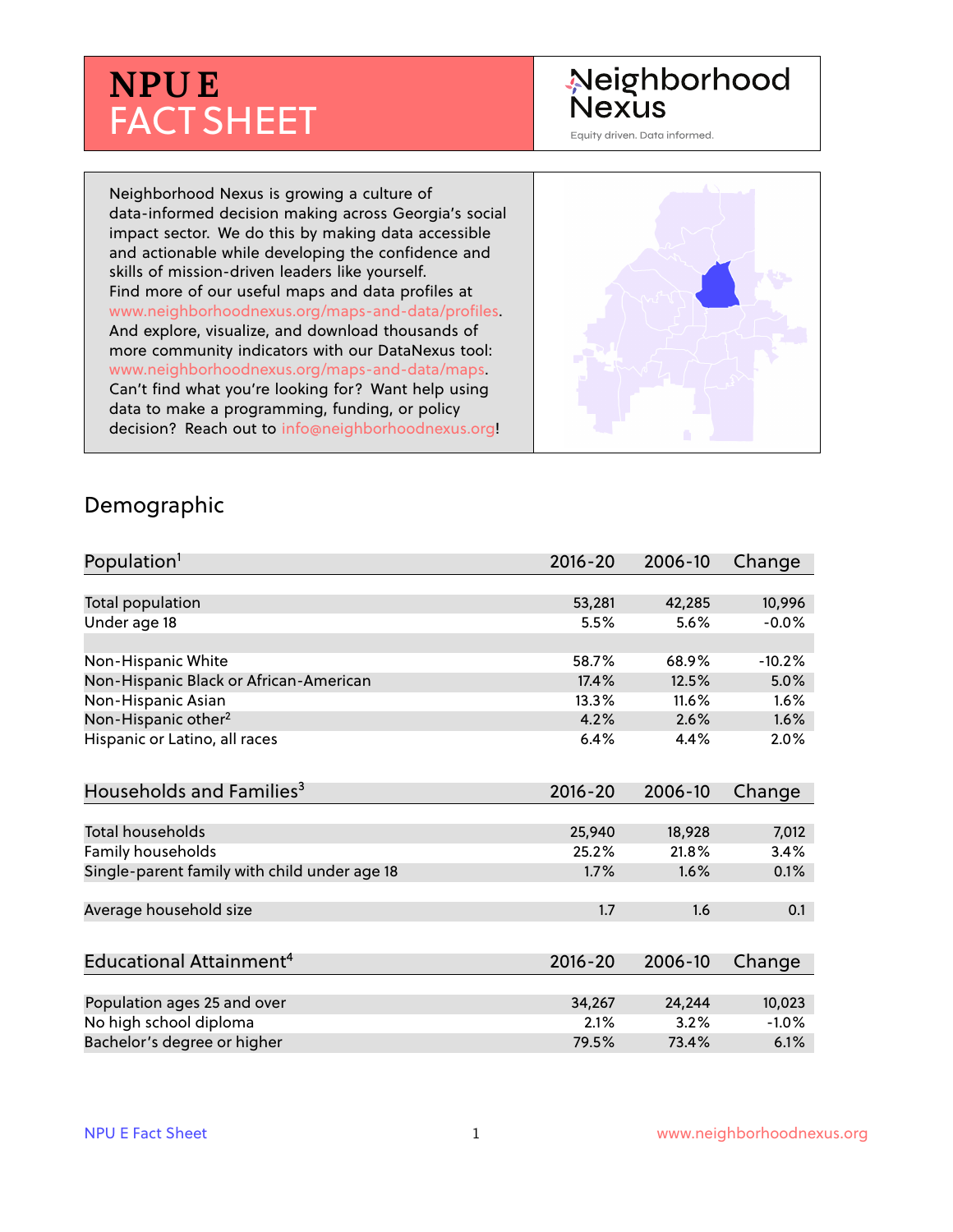## Change Measures, continued...

| Employment <sup>5</sup>                            | 2016-20     | 2006-10  | Change         |
|----------------------------------------------------|-------------|----------|----------------|
|                                                    |             |          |                |
| Total workers residing in NPU                      | 23,930      | 13,975   | 9,955          |
| Workers with earnings \$1250/month or less         | 10.4%       | 17.8%    | $-7.4%$        |
| Workers with earnings \$1251/month to \$3333/month | 15.0%       | 33.0%    | $-18.0%$       |
| Workers with earnings greater than \$3333/month    | 74.6%       | 49.2%    | 25.4%          |
|                                                    |             |          |                |
| Total jobs located in NPU                          | 97,905      | 65,834   | 32,071         |
| Jobs with earnings \$1250/month or less            | 15.6%       | 18.3%    | $-2.7%$        |
| Jobs with earnings \$1251/month to \$3333/month    | 22.4%       | 37.1%    | $-14.7%$       |
| Jobs with earnings greater than \$3333/month       | 62.0%       | 44.6%    | 17.4%          |
|                                                    |             |          |                |
| Jobs/workers ratio                                 | 4.1         | 4.7      | $-0.6$         |
|                                                    |             |          |                |
| Income and Poverty <sup>6</sup>                    | 2016-20     | 2006-10  | Change         |
|                                                    |             |          |                |
| Median household income                            |             |          |                |
|                                                    | \$81,856    | \$63,598 | \$18,258       |
|                                                    | 43,580      | 30,728   |                |
| Population for whom poverty status is determined   |             |          | 12,851<br>3.5% |
| Population below poverty                           | 15.9%       | 12.4%    |                |
| Housing <sup>7</sup>                               | $2016 - 20$ | 2006-10  | Change         |
|                                                    |             |          |                |
| Total housing units                                | 30,548      | 23,242   | 7,306          |
| Occupied housing units                             | 84.9%       | 81.4%    | 3.5%           |
| Vacant housing units                               | 15.1%       | 18.6%    | $-3.5%$        |
|                                                    |             |          |                |
| Occupied housing units                             | 25,940      | 18,928   | 7,012          |
| Owner occupied housing units                       | 38.8%       | 43.9%    | $-5.1%$        |
| Renter occupied housing units                      | 61.2%       | 56.1%    | 5.1%           |
|                                                    |             |          |                |
| Access to a Vehicle <sup>8</sup>                   | $2016 - 20$ | 2006-10  |                |
|                                                    |             |          | Change         |
|                                                    |             |          |                |
| Occupied housing units                             | 25,940      | 18,928   | 7,012          |
| No vehicle available                               | 12.9%       | 12.1%    | 0.9%           |
|                                                    |             |          |                |
| Crime Rates, per 10,000 Population <sup>9</sup>    | $2017 - 21$ | 2012-16  | Change         |
|                                                    |             |          |                |
| All Part I crimes                                  | 543.7       | 655.9    | $-112.2$       |
| Violent crime                                      | 34.6        | 50.8     | $-16.2$        |
| Murder                                             | 0.8         | 0.4      | 0.4            |
| Robbery                                            | 15.0        | 32.1     | $-17.1$        |
| Aggravated assault                                 | 18.8        | 18.3     | 0.5            |
| Property crime                                     | 509.1       | 605.1    | $-96.0$        |
| <b>Burglary</b>                                    | 33.2        | 57.4     | $-24.2$        |
| Larceny                                            | 404.1       | 492.4    | $-88.3$        |
| Vehicle theft                                      | 71.8        | 55.3     | 16.5           |
|                                                    |             |          |                |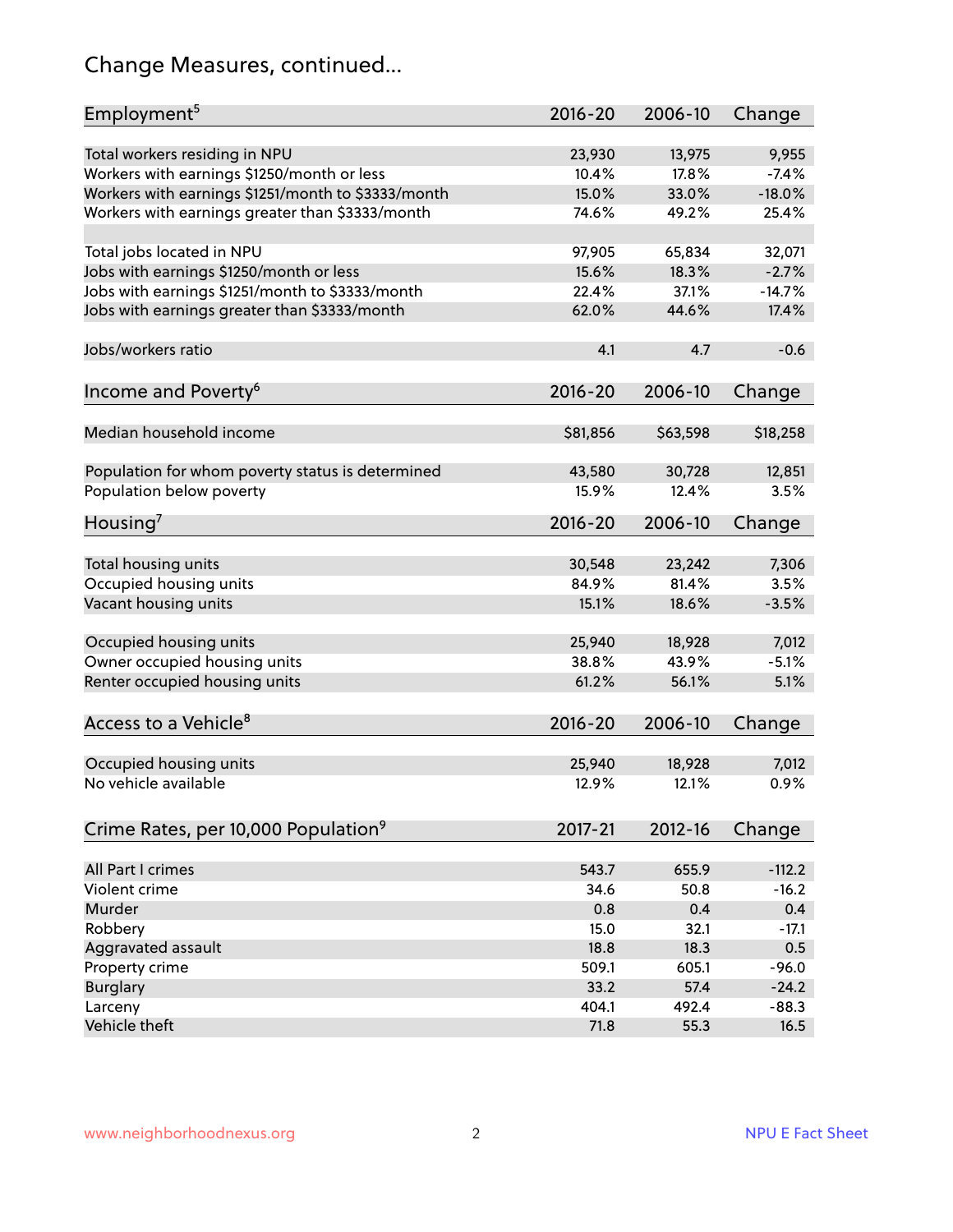## Current Data: Demographic

| Sex and Age, 2016-20 <sup>10</sup>                    | Estimate        | Margin of Error |
|-------------------------------------------------------|-----------------|-----------------|
| Total population                                      | 53,281          | $\pm 2,178$     |
| Male                                                  | 57.2%           | $\pm 2.3\%$     |
| Female                                                | 42.8%           | $\pm1.8\%$      |
| Under 5 years                                         | 2.1%            | $\pm$ 0.6%      |
| 5 to 9 years                                          | 1.5%            | $\pm$ 0.5%      |
| 10 to 14 years                                        | 0.8%            | $\pm$ 0.3%      |
| 15 to 19 years                                        | 10.3%           | $\pm 1.0\%$     |
| 20 to 24 years                                        | 20.9%           | $\pm 2.2\%$     |
| 25 to 34 years                                        | 31.7%           | $\pm 2.2\%$     |
| 35 to 44 years                                        | 10.7%           | $\pm 1.2\%$     |
| 45 to 54 years                                        | 10.1%           | $\pm 1.2\%$     |
| 55 to 59 years                                        | 3.3%            | $\pm$ 0.5%      |
| 60 to 64 years                                        | 3.5%            | $\pm$ 0.8%      |
| 65 to 74 years                                        | 3.9%            | $\pm$ 0.6%      |
| 75 to 84 years                                        | 1.0%            | $\pm$ 0.3%      |
| 85 years and over                                     | 0.3%            | $\pm$ 0.2%      |
| Median age (years)                                    | 28.5            | $\pm$ 0.2       |
| Race and Ethnicity, 2016-20 <sup>11</sup>             | <b>Estimate</b> | Margin of Error |
| Total population                                      | 53,281          | $\pm 2,178$     |
| Hispanic or Latino (of any race)                      | 6.4%            | $\pm$ 0.9%      |
| Not Hispanic or Latino                                | 93.6%           | $\pm 1.0\%$     |
| White alone                                           | 58.7%           | $\pm 2.2\%$     |
| Black or African American alone                       | 17.4%           | $\pm$ 1.9%      |
| American Indian and Alaska Native alone               | 0.3%            | $\pm$ 0.2%      |
| Asian alone                                           | 13.3%           | $\pm1.6\%$      |
| Native Hawaiian and other Pacific Islander alone      | 0.0%            | $\pm$ 0.1%      |
| Some other race alone                                 | 0.3%            | $\pm$ 0.2%      |
| Two or more races                                     | 3.6%            | $\pm$ 0.8%      |
| U.S. Citizenship Status, 2016-20 <sup>12</sup>        | <b>Estimate</b> | Margin of Error |
| Foreign-born population                               | 8,671           | ±1,001          |
| Naturalized U.S. citizen                              | 29.5%           | $\pm$ 3.9%      |
| Not a U.S. citizen                                    | 70.5%           | $\pm$ 6.2%      |
| Citizen, Voting Age Population, 2016-20 <sup>13</sup> | Estimate        | Margin of Error |
| Citizen, 18 and over population                       | 44,294          | $\pm$ 1,963     |
| Male                                                  | 56.7%           | $\pm 2.5\%$     |
| Female                                                | 43.3%           | $\pm$ 1.9%      |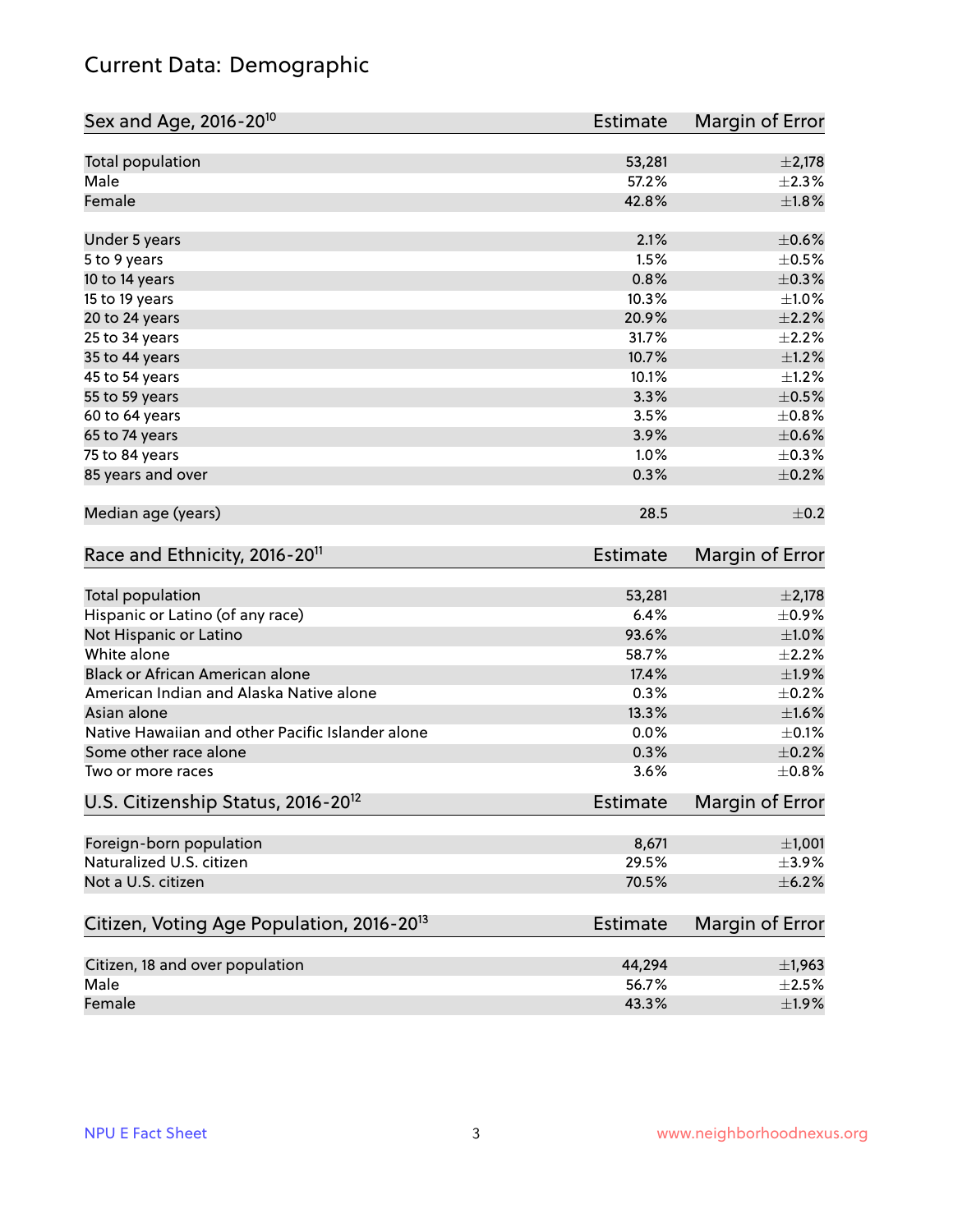#### Current Data: Economic

| Income, 2016-20 <sup>14</sup>                                     | <b>Estimate</b> | Margin of Error |
|-------------------------------------------------------------------|-----------------|-----------------|
| All households                                                    | 25,940          | ±1,285          |
| Less than \$10,000                                                | 8.2%            | $\pm1.8\%$      |
| \$10,000 to \$14,999                                              | 2.2%            | $\pm$ 0.8%      |
| \$15,000 to \$24,999                                              | 5.2%            | $\pm 1.3\%$     |
| \$25,000 to \$34,999                                              | 5.2%            | $\pm 1.8\%$     |
| \$35,000 to \$49,999                                              | 7.3%            | $\pm 1.5\%$     |
| \$50,000 to \$74,999                                              | 18.3%           | $\pm$ 3.2%      |
| \$75,000 to \$99,999                                              | 12.6%           | $\pm1.8\%$      |
|                                                                   | 15.0%           | $\pm 1.7\%$     |
| \$100,000 to \$149,999                                            |                 |                 |
| \$150,000 to \$199,999                                            | 10.2%           | $\pm 2.0\%$     |
| \$200,000 or more                                                 | 15.6%           | $\pm1.8\%$      |
| Median household income (dollars)                                 | \$81,856        | $\pm$ 2,446     |
| Mean household income (dollars)                                   | \$130,705       | $\pm$ 7,718     |
| Households with earnings                                          | 90.0%           | $\pm 1.9\%$     |
| Mean earnings (dollars)                                           | \$132,160       | $\pm$ 8,122     |
| Households with Social Security                                   | 8.9%            | $\pm 1.2\%$     |
| Mean Social Security income (dollars)                             | \$18,310        | $\pm$ 1,756     |
| Households with retirement income                                 | 7.4%            | $\pm 1.5\%$     |
| Mean retirement income (dollars)                                  | \$30,294        | $\pm$ 6,020     |
| Households with Supplemental Security Income                      | 0.9%            | $\pm$ 0.6%      |
| Mean Supplemental Security Income (dollars)                       | \$4,516         | ±3,691          |
| Households with cash public assistance income                     | 0.3%            | $\pm$ 0.3%      |
| Mean cash public assistance income (dollars)                      | \$0             | $\pm 0$         |
| Households with Food Stamp/SNAP benefits in the past 12<br>months | 2.4%            | $\pm$ 0.8%      |
| Family households                                                 | 6,526           | $\pm 690$       |
| Less than \$10,000                                                | 2.4%            | $\pm 1.7\%$     |
| \$10,000 to \$14,999                                              | 2.4%            | $\pm 2.3\%$     |
| \$15,000 to \$24,999                                              | 2.3%            | $\pm 2.0\%$     |
| \$25,000 to \$34,999                                              | 1.3%            | $\pm1.8\%$      |
| \$35,000 to \$49,999                                              | 1.3%            | $\pm1.7\%$      |
| \$50,000 to \$74,999                                              | 9.0%            | $\pm 2.7\%$     |
| \$75,000 to \$99,999                                              | 9.9%            | $\pm$ 3.0%      |
| \$100,000 to \$149,999                                            | 14.6%           | $\pm$ 3.3%      |
| \$150,000 to \$199,999                                            | 18.6%           | $\pm$ 6.4%      |
| \$200,000 or more                                                 | 38.3%           | $\pm$ 5.0%      |
| Median family income (dollars)                                    | \$168,371       | ±6,620          |
| Mean family income (dollars)                                      | \$249,187       | $±$ 27,920      |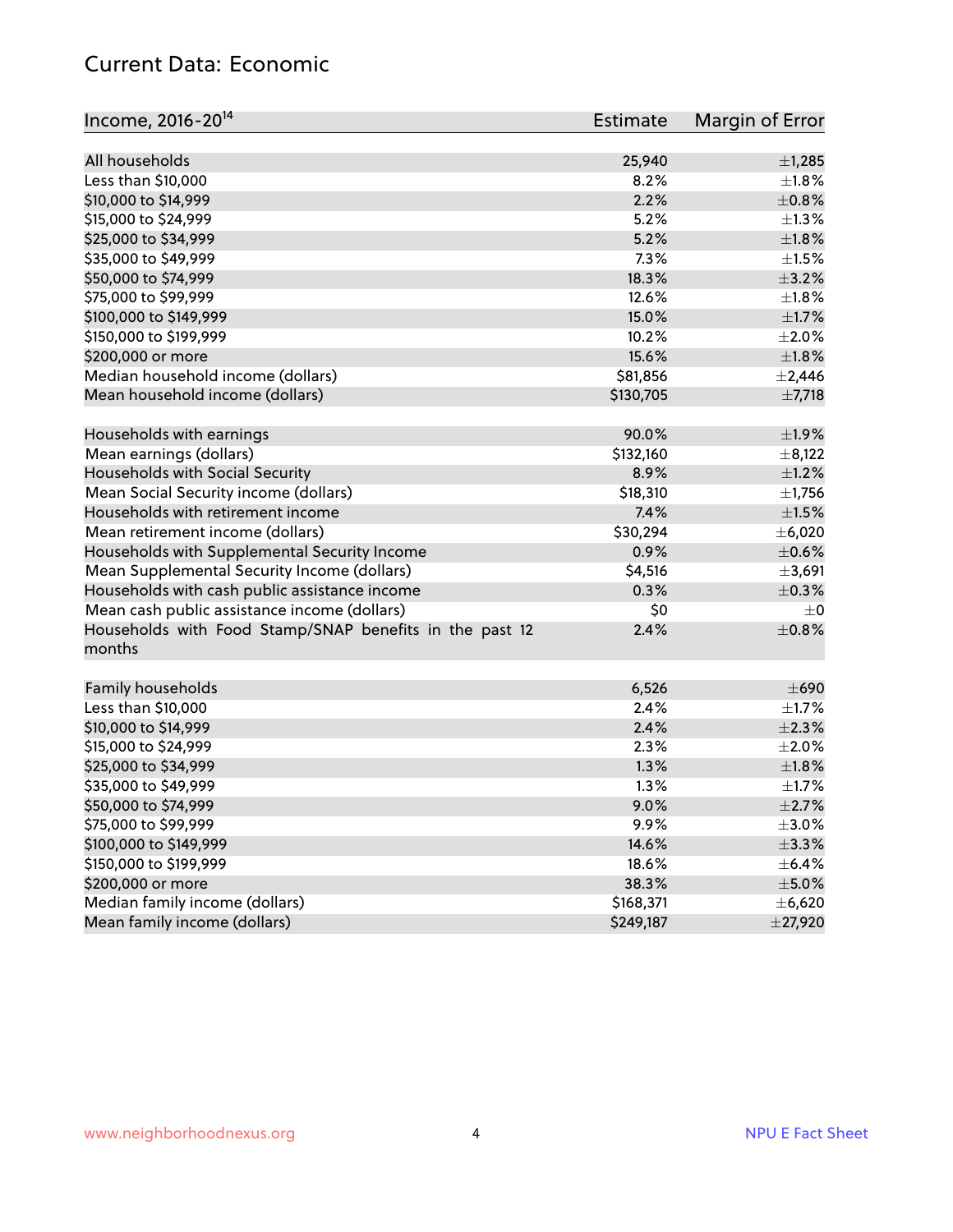## Current Data: Economic, continued...

| Income, 2016-20, continued <sup>15</sup>                              | <b>Estimate</b> | <b>Margin of Error</b> |
|-----------------------------------------------------------------------|-----------------|------------------------|
|                                                                       |                 |                        |
| Nonfamily households                                                  | 19,415          | $\pm$ 1,241            |
| Median nonfamily income (dollars)                                     | \$68,010        | ±1,649                 |
| Mean nonfamily income (dollars)                                       | \$90,668        | ±4,660                 |
| Median earnings for workers (dollars)                                 | \$52,118        | $\pm$ 1,198            |
| Median earnings for male full-time, year-round workers                | \$79,230        | ±2,834                 |
| (dollars)                                                             |                 |                        |
| Median earnings for female full-time, year-round workers<br>(dollars) | \$67,774        | $\pm$ 2,221            |
| Per capita income (dollars)                                           | \$65,502        | ±4,064                 |
|                                                                       |                 |                        |
| Families Below Poverty Level, 2016-20 <sup>16</sup>                   | <b>Estimate</b> | <b>Margin of Error</b> |
|                                                                       |                 |                        |
| <b>All Families</b>                                                   | 6,526           | $\pm 690$              |
| Percent below poverty                                                 | 5.0%            | $\pm 2.8\%$            |
| Families with related children under 18 years                         | 1,646           | $\pm$ 343              |
| Percent below poverty                                                 | 12.0%           | ±10.8%                 |
| Families with related children under 5 years only                     | 636             | $\pm 253$              |
| Percent below poverty                                                 | 18.9%           | ±26.4%                 |
| Married couple families                                               | 5,540           | $\pm$ 645              |
| Percent below poverty                                                 | 1.5%            | $\pm1.5\%$             |
| Married couple families with related children under 18 years          | 1,128           | $\pm 217$              |
| Percent below poverty                                                 | $1.9\%$         | $\pm$ 5.8%             |
| Married couple families with related children under 5 years           | 522             | $\pm$ 173              |
| Percent below poverty                                                 | 4.0%            | ±12.5%                 |
| Families with female householder, no spouse present                   | 712             | $\pm 263$              |
| Percent below poverty                                                 | 28.5%           | ±20.2%                 |
| Families with female householder, no spouse present with              | 451             | $+238$                 |
| related children under 18 years                                       |                 |                        |
| Percent below poverty                                                 | 38.8%           | ±28.8%                 |
| Families with female householder, no spouse present with              | 114             | $\pm$ 163              |
| related children under 5 years                                        |                 |                        |
| Percent below poverty                                                 | 86.8%           | ±42.0%                 |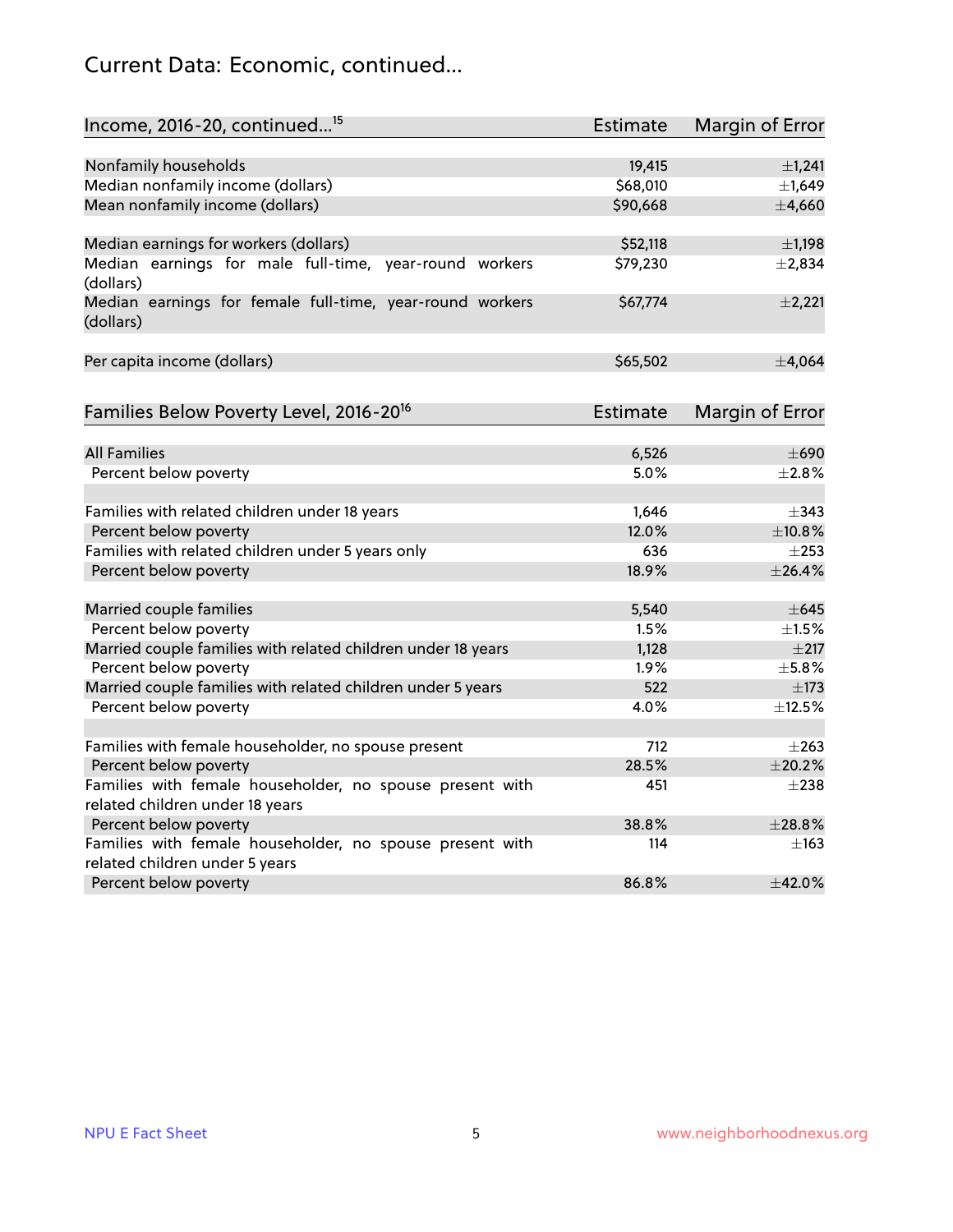#### Current Data: Economic, continued...

| People Below Poverty Level, 2016-20 <sup>17</sup> | <b>Estimate</b> | Margin of Error |
|---------------------------------------------------|-----------------|-----------------|
|                                                   |                 |                 |
| Total population                                  | 43,580          | $\pm 2,062$     |
| Percent below poverty                             | 15.9%           | $\pm 2.3\%$     |
| Population under 18 years                         | 2,791           | $\pm$ 538       |
| Percent below poverty                             | 12.9%           | $\pm$ 9.7%      |
| Population 18 years and over                      | 40,789          | ±2,081          |
| Percent below poverty                             | 16.2%           | ±2.4%           |
| Population 18 to 64 years                         | 38,134          | $\pm 2,048$     |
| Percent below poverty                             | 16.8%           | $\pm 2.5\%$     |
| Population 65 years and over                      | 2,655           | $\pm 370$       |
| Percent below poverty                             | 6.9%            | $\pm$ 5.2%      |

| Poverty by Race/Ethnicity, 2016-20 <sup>18</sup><br><b>Estimate</b> |        | Margin of Error |  |
|---------------------------------------------------------------------|--------|-----------------|--|
|                                                                     |        |                 |  |
| Non-Hispanic White population                                       | 27,082 | $\pm$ 1,672     |  |
| Percent below poverty                                               | 10.1%  | $\pm 2.4\%$     |  |
| <b>Black population</b>                                             | 6,648  | $\pm$ 1,027     |  |
| Percent below poverty                                               | 26.1%  | $\pm$ 6.3%      |  |
| Asian population                                                    | 5,231  | $\pm$ 869       |  |
| Percent below poverty                                               | 39.2%  | $\pm$ 9.1%      |  |
| Hispanic or Latino population                                       | 2,881  | $\pm 485$       |  |
| Percent below poverty                                               | 10.9%  | $\pm$ 4.9%      |  |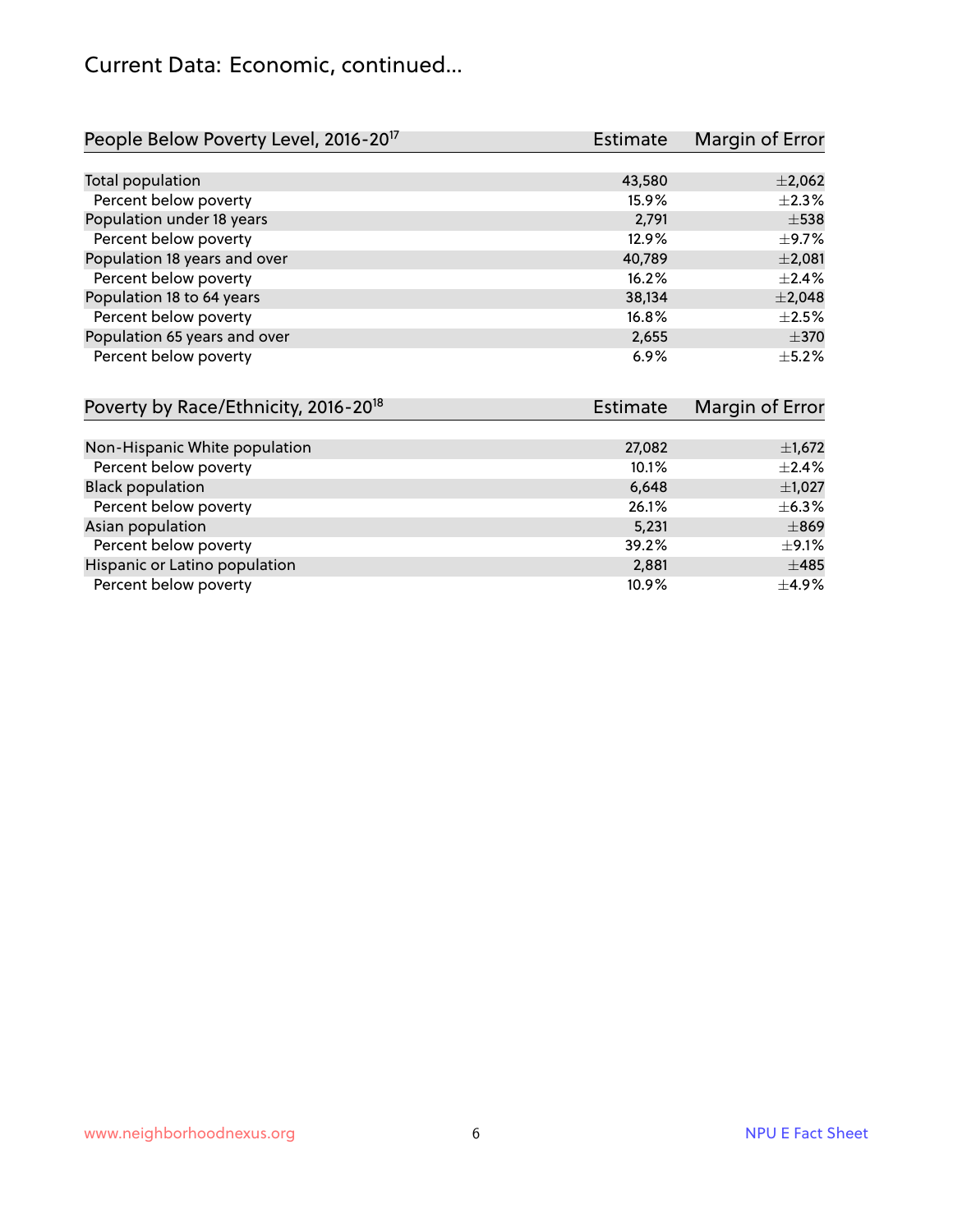## Current Data: Employment

| Employment Status, 2016-20 <sup>19</sup>                      | <b>Estimate</b> | Margin of Error |
|---------------------------------------------------------------|-----------------|-----------------|
|                                                               |                 |                 |
| Population 16 years and over                                  | 50,733          | $\pm 2,091$     |
| In labor force                                                | 69.5%           | ±2.4%           |
| Civilian labor force                                          | 69.3%           | $\pm 2.4\%$     |
| Employed                                                      | 66.3%           | $\pm 2.4\%$     |
| Unemployed                                                    | 3.0%            | $\pm$ 0.9%      |
| <b>Armed Forces</b>                                           | 0.2%            | $\pm$ 0.6%      |
| Not in labor force                                            | 30.5%           | $\pm1.7\%$      |
| Civilian labor force                                          | 35,162          | ±1,889          |
| <b>Unemployment Rate</b>                                      | 4.3%            | $\pm$ 1.3%      |
|                                                               |                 |                 |
| Females 16 years and over                                     | 21,657          | ±1,260          |
| In labor force                                                | 66.9%           | $\pm 3.0\%$     |
| Civilian labor force                                          | 66.8%           | $\pm 3.0\%$     |
| Employed                                                      | 64.4%           | $\pm$ 3.1%      |
|                                                               |                 |                 |
| Own children of the householder under 6 years                 | 1,311           | ±324            |
| All parents in family in labor force                          | 63.1%           | $\pm$ 15.0%     |
| Own children of the householder 6 to 17 years                 | 1,465           | $\pm$ 351       |
| All parents in family in labor force                          | 75.6%           | $\pm$ 17.1%     |
|                                                               |                 |                 |
| Industry, 2016-20 <sup>20</sup>                               | Estimate        | Margin of Error |
| Civilian employed population 16 years and over                | 33,653          | ±1,850          |
| Agriculture, forestry, fishing and hunting, and mining        | 0.0%            | $\pm$ 0.3%      |
| Construction                                                  | 2.3%            | $\pm1.6\%$      |
| Manufacturing                                                 | 4.7%            | $\pm$ 0.9%      |
| Wholesale trade                                               | 2.7%            | $\pm 0.8\%$     |
| Retail trade                                                  | 6.9%            | $\pm 1.2\%$     |
| Transportation and warehousing, and utilities                 | 4.2%            | $\pm$ 0.9%      |
| Information                                                   | 4.2%            | $\pm$ 0.9%      |
| Finance and insurance, and real estate and rental and leasing | 7.4%            | $\pm 1.2\%$     |
| Professional, scientific, and management, and administrative  | 28.4%           | $\pm 2.3\%$     |
| and waste management services                                 |                 |                 |
| Educational services, and health care and social assistance   | 23.1%           | $\pm 2.0\%$     |
| Arts, entertainment, and recreation, and accommodation and    | 8.7%            | $\pm 1.5\%$     |
| food services                                                 |                 |                 |
| Other services, except public administration                  | 3.0%            | $\pm$ 0.7%      |
| Public administration                                         | 4.3%            | $\pm$ 1.7%      |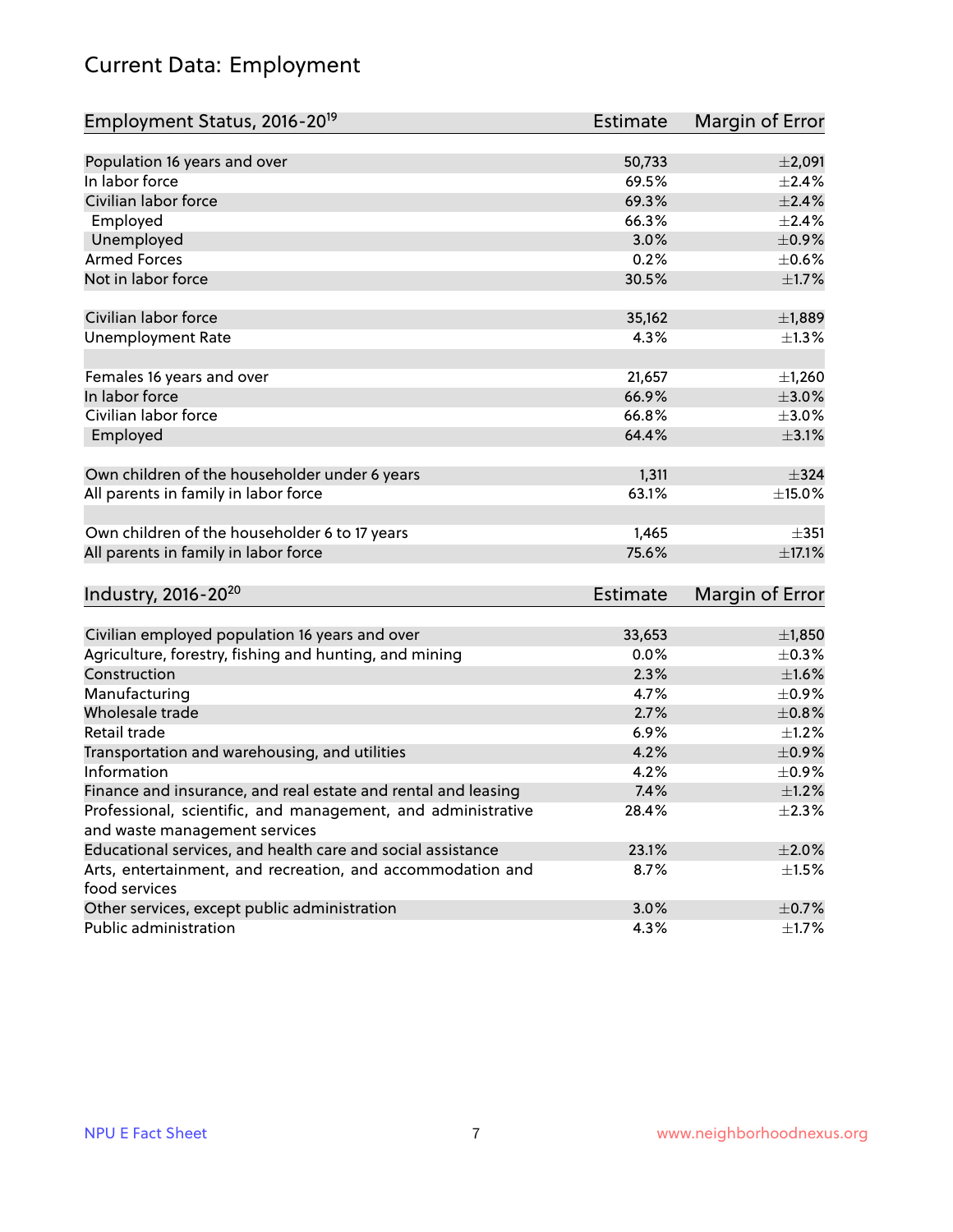## Current Data: Employment, continued...

| Occupation, 2016-20 <sup>21</sup>                            | <b>Estimate</b> | Margin of Error |
|--------------------------------------------------------------|-----------------|-----------------|
| Civilian employed population 16 years and over               | 33,653          | ±1,850          |
| Management, business, science, and arts occupations          | 71.9%           | $\pm 2.0\%$     |
| Service occupations                                          | 8.6%            | ±1.9%           |
| Sales and office occupations                                 | 15.6%           | $\pm 1.7\%$     |
| Natural resources, construction, and maintenance occupations | 0.6%            | $\pm$ 0.4%      |
| Production, transportation, and material moving occupations  | 3.3%            | $\pm$ 0.8%      |
| Class of Worker, 2016-20 <sup>22</sup>                       | <b>Estimate</b> | Margin of Error |
| Civilian employed population 16 years and over               | 33,653          | ±1,850          |
| Private wage and salary workers                              | 78.3%           | $\pm$ 0.9%      |
| <b>Government workers</b>                                    | 16.5%           | $\pm 2.4\%$     |
| Self-employed in own not incorporated business workers       | 5.0%            | $\pm 1.5\%$     |
| Unpaid family workers                                        | 0.2%            | $\pm$ 0.3%      |
| Job Flows, 2019 <sup>23</sup>                                |                 | 2019            |
| Total Jobs in NPU                                            |                 | 97,905          |
| Held by residents of NPU                                     |                 | 4.3%            |
| Held by non-residents of NPU                                 |                 | 95.7%           |
| Jobs by Industry Sector, 2019 <sup>24</sup>                  |                 | 2019            |
| Total Jobs in NPU                                            |                 | 97,905          |
| <b>Goods Producing sectors</b>                               |                 | 3.2%            |
| Trade, Transportation, and Utilities sectors                 |                 | 8.8%            |
| All Other Services sectors                                   |                 | 88.0%           |
| Total Jobs in NPU held by NPU residents                      |                 | 4,202           |
| <b>Goods Producing sectors</b>                               |                 | 2.3%            |
| Trade, Transportation, and Utilities sectors                 |                 | 7.1%            |
| All Other Services sectors                                   |                 | 90.5%           |
| Jobs by Earnings, 2019 <sup>25</sup>                         |                 | 2019            |
| Total Jobs in NPU                                            |                 | 97,905          |
| Jobs with earnings \$1250/month or less                      |                 | 15.6%           |
| Jobs with earnings \$1251/month to \$3333/month              |                 | 22.4%           |
| Jobs with earnings greater than \$3333/month                 |                 | 62.0%           |
|                                                              |                 |                 |
| Total Jobs in NPU held by NPU residents                      |                 | 4,202           |
| Jobs with earnings \$1250/month or less                      |                 | 11.0%           |
| Jobs with earnings \$1251/month to \$3333/month              |                 | 13.3%           |
| Jobs with earnings greater than \$3333/month                 |                 | 75.7%           |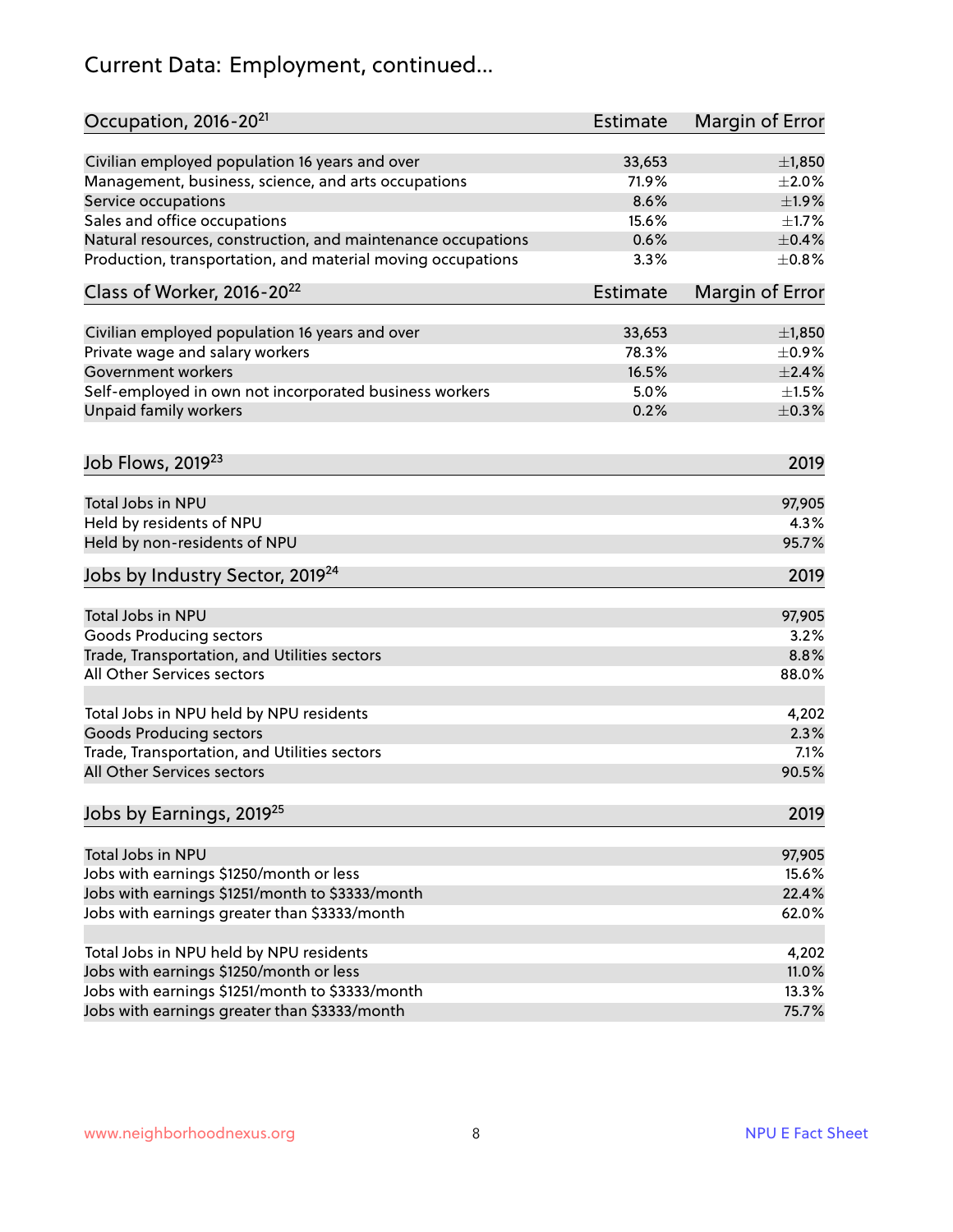## Current Data: Employment, continued...

| Jobs by Age of Worker, 2019 <sup>26</sup> | 2019   |
|-------------------------------------------|--------|
|                                           |        |
| Total Jobs in NPU                         | 97,905 |
| Jobs with workers age 29 or younger       | 21.8%  |
| Jobs with workers age 30 to 54            | 59.2%  |
| Jobs with workers age 55 or older         | 19.0%  |
|                                           |        |
| Total Jobs in NPU held by NPU residents   | 4,202  |
| Jobs with workers age 29 or younger       | 33.7%  |
| Jobs with workers age 30 to 54            | 52.7%  |
| Jobs with workers age 55 or older         | 13.5%  |

#### Current Data: Education

| School Enrollment, 2016-20 <sup>27</sup>       | Estimate | Margin of Error |
|------------------------------------------------|----------|-----------------|
|                                                |          |                 |
| Population 3 years and over enrolled in school | 18,990   | $\pm$ 1,321     |
| Nursery school, preschool                      | 2.0%     | $\pm 1.0\%$     |
| Kindergarten                                   | 0.9%     | $\pm$ 0.5%      |
| Elementary school (grades 1-8)                 | 4.9%     | $\pm$ 1.4%      |
| High school (grades 9-12)                      | 3.4%     | $\pm 1.0\%$     |
| College or graduate school                     | 88.8%    | $\pm 2.8\%$     |

| Educational Attainment, 2016-20 <sup>28</sup> | <b>Estimate</b> | Margin of Error |
|-----------------------------------------------|-----------------|-----------------|
|                                               |                 |                 |
| Population 25 years and over                  | 34,267          | $\pm$ 1,677     |
| Less than 9th grade                           | 0.4%            | $\pm$ 0.6%      |
| 9th to 12th grade, no diploma                 | 1.7%            | $\pm$ 0.8%      |
| High school graduate (includes equivalency)   | 5.4%            | $\pm 1.2\%$     |
| Some college, no degree                       | 9.4%            | $\pm1.5\%$      |
| Associate's degree                            | 3.5%            | $\pm$ 0.8%      |
| Bachelor's degree                             | 41.2%           | $\pm 2.8\%$     |
| Graduate or professional degree               | 38.3%           | $+2.3%$         |
|                                               |                 |                 |
| Percent high school graduate or higher        | 97.9%           | $\pm 1.5\%$     |
| Percent bachelor's degree or higher           | 79.5%           | $\pm 2.4\%$     |
|                                               |                 |                 |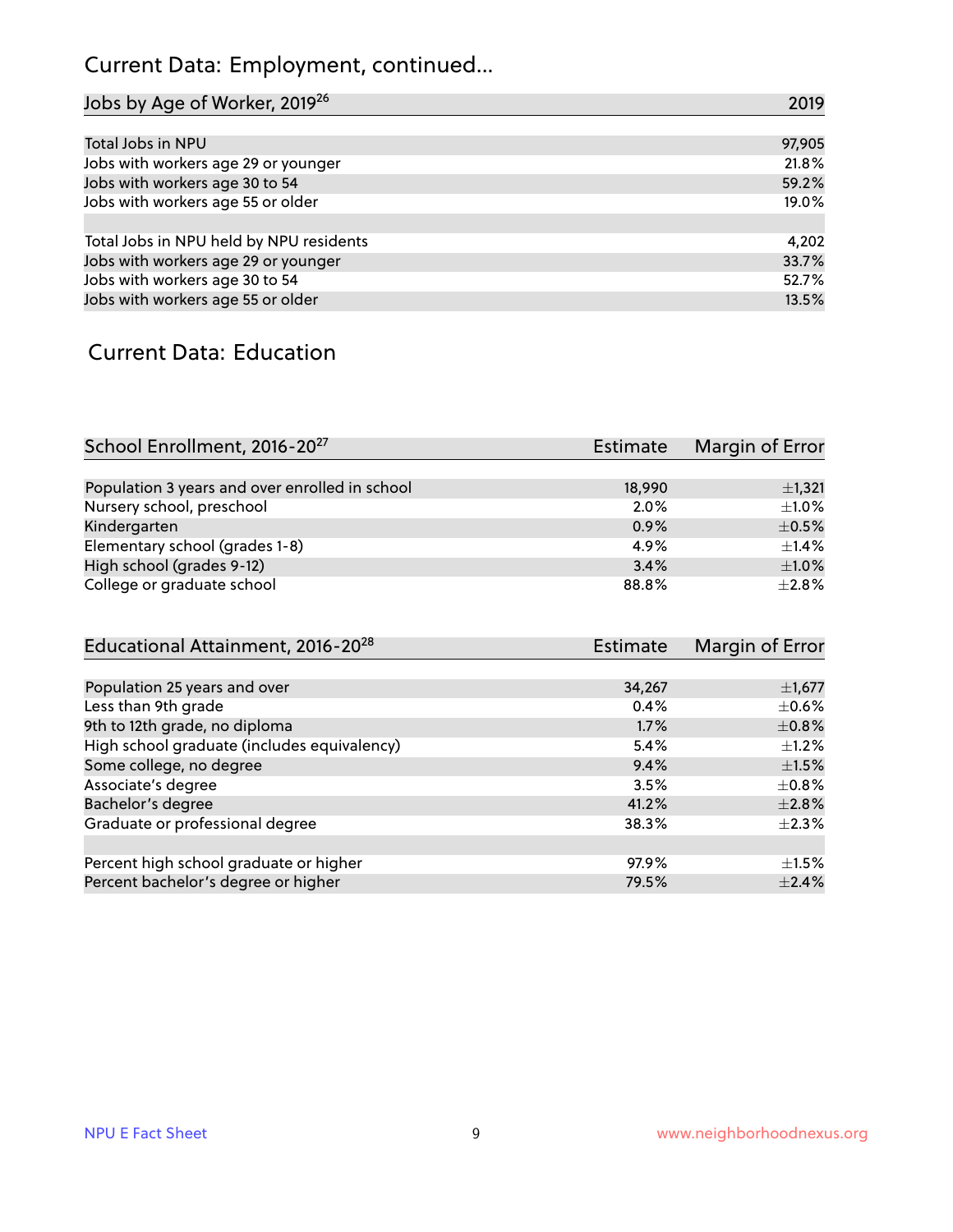#### Current Data: Housing

| Households by Type, 2016-20 <sup>29</sup>            | Estimate        | Margin of Error |
|------------------------------------------------------|-----------------|-----------------|
|                                                      |                 |                 |
| Total households                                     | 25,940          | ±1,285          |
| Family households (families)                         | 25.2%           | $+2.4%$         |
| With own children under 18 years                     | 6.2%            | $\pm 1.2\%$     |
| Married-couple family                                | 21.4%           | $\pm 2.2\%$     |
| With own children of the householder under 18 years  | 4.3%            | $\pm 0.8\%$     |
| Male householder, no spouse present, family          | 1.1%            | $\pm$ 0.6%      |
| With own children of the householder under 18 years  | 0.2%            | $\pm$ 0.4%      |
| Female householder, no spouse present, family        | 2.7%            | $\pm 1.0\%$     |
| With own children of the householder under 18 years  | 1.7%            | $\pm$ 0.9%      |
| Nonfamily households                                 | 74.8%           | $\pm 3.0\%$     |
| Householder living alone                             | 57.0%           | $\pm$ 3.4%      |
| 65 years and over                                    | 4.7%            | $\pm$ 0.9%      |
|                                                      |                 |                 |
| Households with one or more people under 18 years    | 6.5%            | $\pm 1.1\%$     |
| Households with one or more people 65 years and over | 8.1%            | $\pm 1.0\%$     |
|                                                      |                 |                 |
| Average household size                               | 1.67            | $\pm$ 0.11      |
| Average family size                                  | 2.42            | $\pm$ 0.35      |
| Housing Occupancy, 2016-20 <sup>30</sup>             | <b>Estimate</b> | Margin of Error |
| Total housing units                                  | 30,548          | $\pm$ 1,262     |
| Occupied housing units                               | 84.9%           | $\pm 2.3\%$     |
|                                                      | 15.1%           | $\pm 2.0\%$     |
| Vacant housing units                                 |                 |                 |
| Homeowner vacancy rate                               | 2.6             | $\pm 1.7$       |
| Rental vacancy rate                                  | 7.5             | $+2.1$          |
| Units in Structure, 2016-20 <sup>31</sup>            | <b>Estimate</b> | Margin of Error |
|                                                      |                 |                 |
| Total housing units                                  | 30,548          | $\pm$ 1,262     |
| 1-unit, detached                                     | 11.2%           | $\pm 1.5\%$     |
| 1-unit, attached                                     | 4.0%            | $\pm1.0\%$      |
| 2 units                                              | 1.3%            | $\pm$ 0.6%      |
| 3 or 4 units                                         | 4.1%            | $\pm1.6\%$      |
| 5 to 9 units                                         | 4.6%            | $\pm 1.0\%$     |
| 10 to 19 units                                       | 5.3%            | ±1.0%           |
| 20 or more units                                     | 69.2%           | $\pm 2.8\%$     |
| Mobile home                                          | 0.3%            | $\pm$ 0.3%      |
| Boat, RV, van, etc.                                  | 0.0%            | $\pm$ 0.2%      |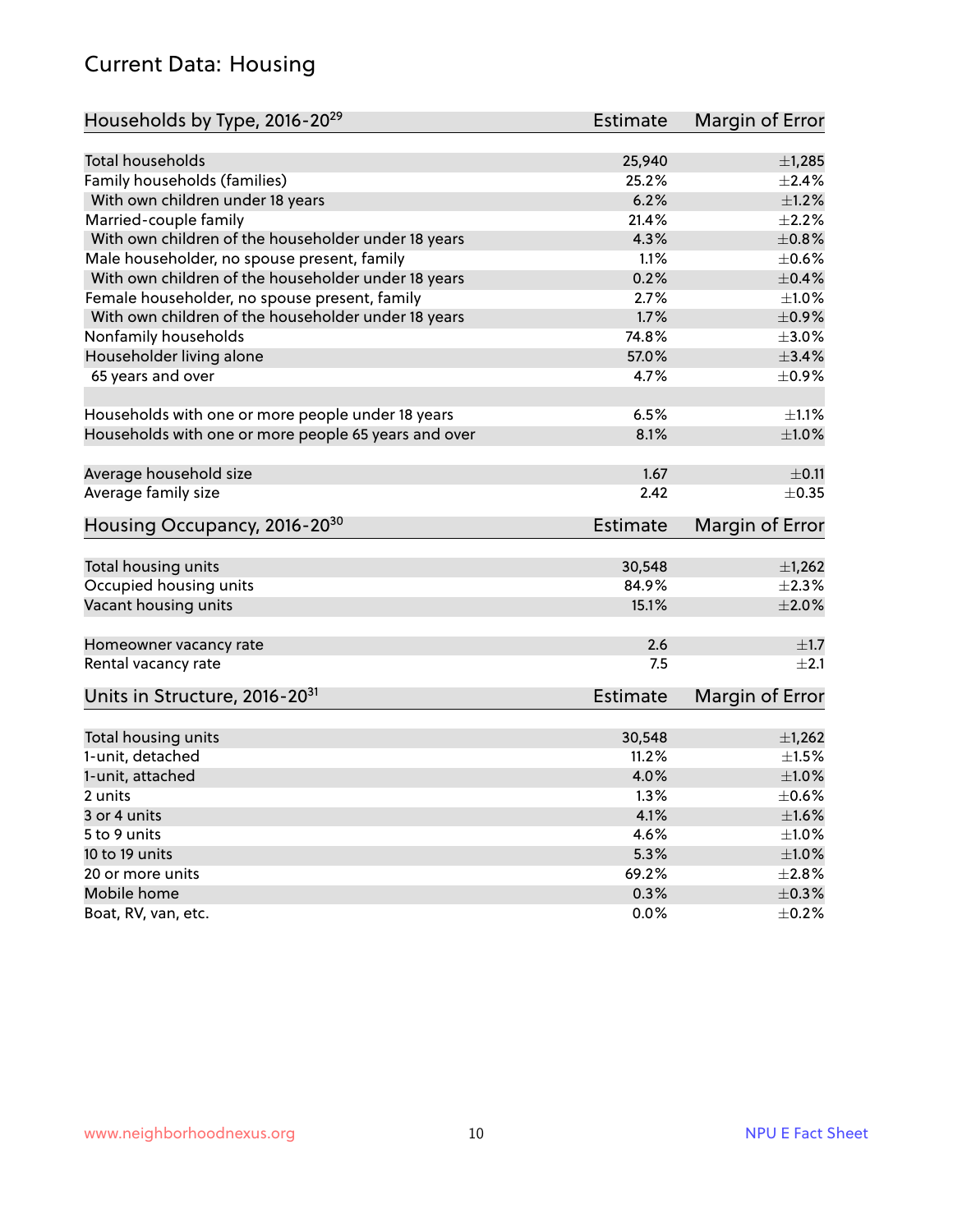#### Current Data: Housing, continued...

| Year Structure Built, 2016-20 <sup>32</sup>    | <b>Estimate</b> | <b>Margin of Error</b>    |
|------------------------------------------------|-----------------|---------------------------|
| Total housing units                            | 30,548          | $\pm$ 1,262               |
| Built 2014 or later                            | 14.0%           | $\pm 2.6\%$               |
| Built 2010 to 2013                             | 6.7%            | $\pm 1.1\%$               |
| Built 2000 to 2009                             | 30.6%           | $\pm 2.1\%$               |
| Built 1990 to 1999                             | 12.8%           | ±1.8%                     |
| Built 1980 to 1989                             | 7.3%            | $\pm$ 1.4%                |
| Built 1970 to 1979                             | 3.8%            | $\pm$ 0.9%                |
| Built 1960 to 1969                             | 5.9%            | ±1.3%                     |
| Built 1950 to 1959                             | 6.0%            | $\pm$ 1.2%                |
| Built 1940 to 1949                             | 2.4%            | ±0.7%                     |
| Built 1939 or earlier                          | 10.5%           | $\pm1.7\%$                |
| Housing Tenure, 2016-2033                      | <b>Estimate</b> | Margin of Error           |
| Occupied housing units                         | 25,940          | ±1,285                    |
| Owner-occupied                                 | 38.8%           | $\pm 2.1\%$               |
| Renter-occupied                                | 61.2%           | ±3.3%                     |
| Average household size of owner-occupied unit  | 1.68            | $\pm$ 0.02                |
| Average household size of renter-occupied unit | 1.67            | $\pm$ 0.17                |
| Residence 1 Year Ago, 2016-20 <sup>34</sup>    | <b>Estimate</b> | <b>Margin of Error</b>    |
|                                                |                 |                           |
| Population 1 year and over<br>Same house       | 53,176          | $\pm 2,175$               |
| Different house in the U.S.                    | 65.7%<br>30.6%  | $\pm$ 1.9%<br>$\pm 2.3\%$ |
|                                                | 11.7%           | $\pm$ 1.4%                |
| Same county<br>Different county                | 18.9%           | $\pm 2.0\%$               |
| Same state                                     | 9.2%            | $\pm1.5\%$                |
| Different state                                | 9.7%            | $\pm$ 1.4%                |
| Abroad                                         | 3.7%            | $\pm 1.1\%$               |
| Value of Housing Unit, 2016-20 <sup>35</sup>   | <b>Estimate</b> | Margin of Error           |
| Owner-occupied units                           | 10,058          | $\pm 740$                 |
| Less than \$50,000                             | 0.4%            | $\pm 1.8\%$               |
| \$50,000 to \$99,999                           | 1.8%            | $\pm 2.0\%$               |
| \$100,000 to \$149,999                         | 5.8%            | $\pm 2.1\%$               |
| \$150,000 to \$199,999                         | 10.0%           | $\pm 2.5\%$               |
| \$200,000 to \$299,999                         | 21.8%           | ±3.3%                     |
| \$300,000 to \$499,999                         | 30.7%           | $\pm$ 4.5%                |
| \$500,000 to \$999,999                         | 20.3%           | $\pm 4.0\%$               |
| \$1,000,000 or more                            | 9.2%            | $\pm 2.2\%$               |
| Mortgage Status, 2016-20 <sup>36</sup>         | <b>Estimate</b> | <b>Margin of Error</b>    |
|                                                |                 |                           |
| Owner-occupied units                           | 10,058          | $\pm 740$                 |
| Housing units with a mortgage                  | 75.9%           | $\pm$ 3.6%                |

Housing units without a mortgage  $\pm 3.8\%$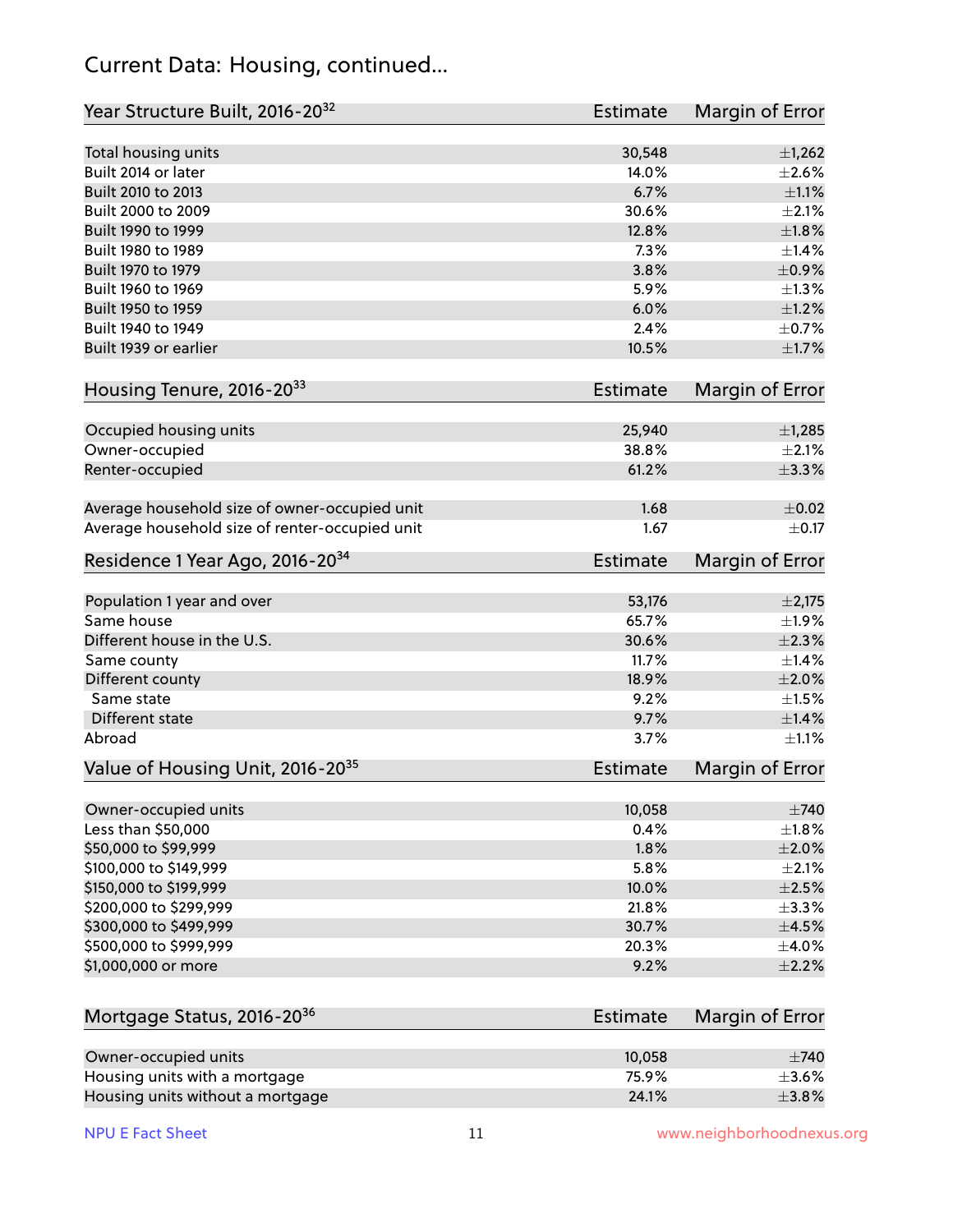## Current Data: Housing, continued...

| Selected Monthly Owner Costs, 2016-20 <sup>37</sup> | <b>Estimate</b> | Margin of Error |
|-----------------------------------------------------|-----------------|-----------------|
|                                                     |                 |                 |
| Housing units with a mortgage                       | 7,636           | $\pm 669$       |
| Less than \$300                                     | 0.0%            | $\pm 1.1\%$     |
| \$300 to \$499                                      | 0.4%            | $\pm$ 1.2%      |
| \$500 to \$999                                      | 4.7%            | $\pm 2.8\%$     |
| \$1,000 to \$1,499                                  | 11.1%           | $\pm 2.7\%$     |
| \$1,500 to \$1,999                                  | 25.9%           | $\pm$ 4.4%      |
| \$2,000 to \$2,999                                  | 30.8%           | ±4.9%           |
| \$3,000 or more                                     | 27.2%           | $\pm$ 4.8%      |
|                                                     |                 |                 |
| Median (dollars)                                    | \$2,207         | $\pm$ 55        |
|                                                     |                 |                 |
| Housing units without a mortgage                    | 2,422           | $\pm 425$       |
| Less than \$150                                     | 1.2%            | ±3.8%           |
| \$150 to \$249                                      | $0.0\%$         | $\pm$ 3.6%      |
| \$250 to \$349                                      | 0.4%            | $\pm 3.6\%$     |
| \$350 to \$499                                      | 5.9%            | $\pm$ 4.8%      |
| \$500 to \$699                                      | 20.8%           | $\pm$ 6.1%      |
| \$700 or more                                       | 71.7%           | $\pm$ 12.5%     |
|                                                     |                 |                 |
| Median (dollars)                                    | \$1,009         | $\pm$ 38        |

| Selected Monthly Owner Costs as a Percentage of | <b>Estimate</b> | Margin of Error |
|-------------------------------------------------|-----------------|-----------------|
| Household Income, 2016-20 <sup>38</sup>         |                 |                 |
|                                                 |                 |                 |
| Housing units with a mortgage <sup>39</sup>     | 7,579           | $\pm 758$       |
| Less than 20.0 percent                          | 49.6%           | $\pm$ 5.2%      |
| 20.0 to 24.9 percent                            | 14.4%           | $\pm 3.5\%$     |
| 25.0 to 29.9 percent                            | 9.8%            | $\pm 2.6\%$     |
| 30.0 to 34.9 percent                            | 6.0%            | $\pm$ 2.4%      |
| 35.0 percent or more                            | 20.2%           | $\pm$ 4.0%      |
|                                                 |                 |                 |
| Housing units without a mortgage <sup>40</sup>  | 2,188           | $\pm$ 372       |
| Less than 10.0 percent                          | 44.7%           | $\pm$ 7.3%      |
| 10.0 to 14.9 percent                            | 18.8%           | $\pm$ 7.0%      |
| 15.0 to 19.9 percent                            | 9.1%            | $\pm$ 5.2%      |
| 20.0 to 24.9 percent                            | 5.1%            | $\pm$ 4.3%      |
| 25.0 to 29.9 percent                            | 1.4%            | $\pm$ 3.1%      |
| 30.0 to 34.9 percent                            | 4.0%            | $\pm$ 3.3%      |
| 35.0 percent or more                            | 17.0%           | $\pm$ 6.5%      |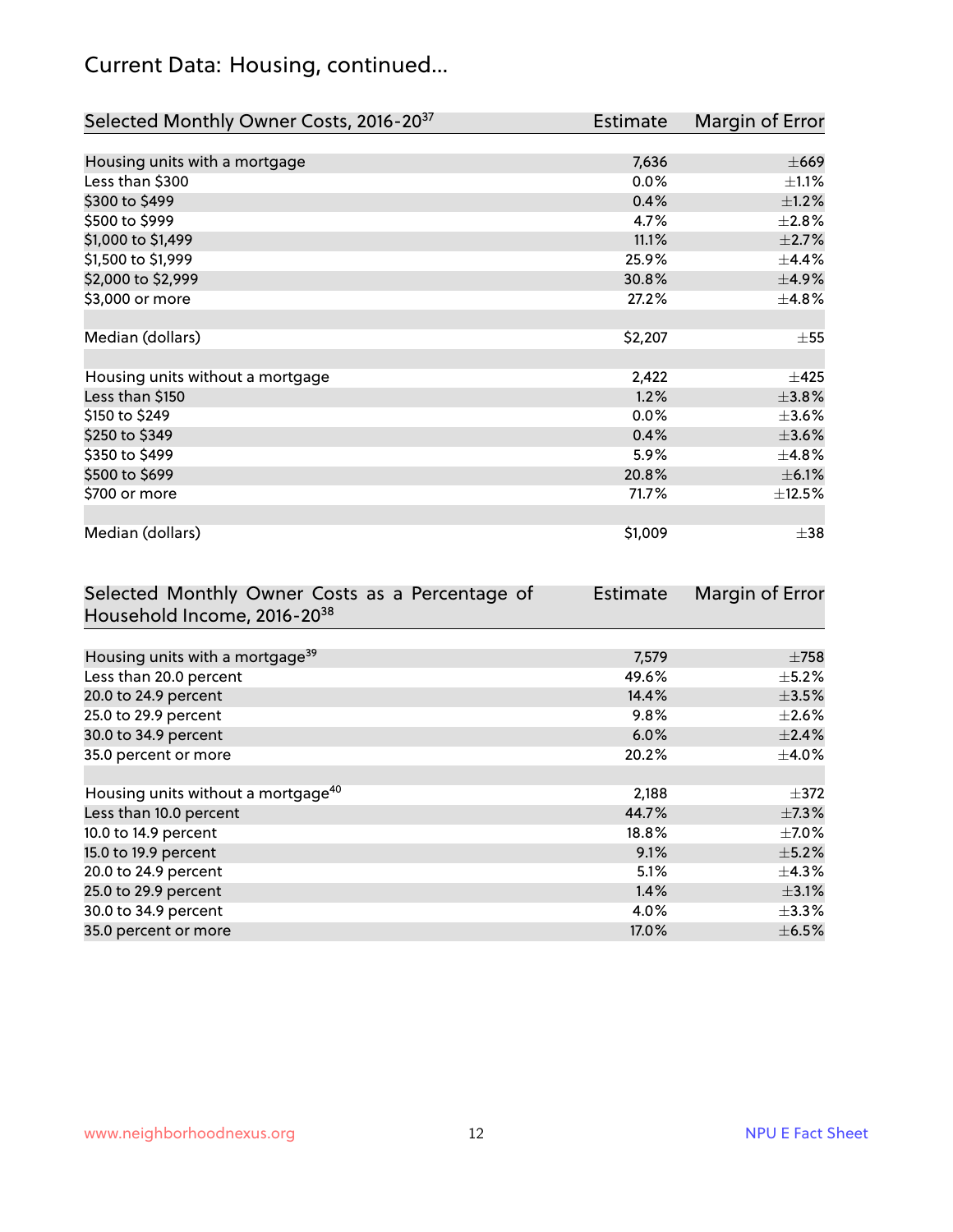#### Current Data: Housing, continued...

| Gross Rent, 2016-20 <sup>41</sup>               | Estimate        | Margin of Error |
|-------------------------------------------------|-----------------|-----------------|
|                                                 |                 |                 |
| Occupied units paying rent                      | 15,731          | ±1,171          |
| Less than \$200                                 | 0.4%            | $\pm$ 0.7%      |
| \$200 to \$499                                  | 2.8%            | $\pm 1.5\%$     |
| \$500 to \$749                                  | 2.8%            | $\pm$ 1.4%      |
| \$750 to \$999                                  | 5.5%            | $\pm1.8\%$      |
| \$1,000 to \$1,499                              | 30.9%           | $\pm$ 5.0%      |
| \$1,500 to \$1,999                              | 33.9%           | ±3.4%           |
| \$2,000 or more                                 | 23.7%           | $\pm$ 3.7%      |
| Median (dollars)                                | \$1,612         | $\pm 26$        |
|                                                 |                 |                 |
| No rent paid                                    | 151             | $\pm$ 118       |
|                                                 |                 |                 |
| Gross Rent as a Percentage of Household Income, | <b>Estimate</b> | Margin of Error |
| $2016 - 20^{42}$                                |                 |                 |
|                                                 |                 |                 |
| Occupied units paying rent <sup>43</sup>        | 15,269          | ±1,334          |
| Less than 15.0 percent                          | 15.2%           | $\pm 3.0\%$     |
| 15.0 to 19.9 percent                            | 14.9%           | $\pm 2.3\%$     |
| 20.0 to 24.9 percent                            | 14.0%           | $\pm 2.2\%$     |
| 25.0 to 29.9 percent                            | 11.8%           | $\pm$ 3.7%      |
| 30.0 to 34.9 percent                            | 7.1%            | ±1.9%           |
| 35.0 percent or more                            | 37.0%           | ±4.8%           |

## Current Data: Transportation

| Commuting to Work, 2016-20 <sup>44</sup>  | Estimate | Margin of Error |
|-------------------------------------------|----------|-----------------|
|                                           |          |                 |
| Workers 16 years and over                 | 33,139   | $\pm$ 1,685     |
| Car, truck, or van - drove alone          | 56.5%    | $\pm 2.6\%$     |
| Car, truck, or van - carpooled            | 3.0%     | $\pm$ 0.9%      |
| Public transportation (excluding taxicab) | 7.1%     | $\pm 1.1\%$     |
| Walked                                    | 13.2%    | $\pm$ 1.4%      |
| Other means                               | 4.1%     | $\pm$ 0.8%      |
| Worked at home                            | 16.1%    | $\pm 2.8\%$     |
|                                           |          |                 |
| Mean travel time to work (minutes)        | 21.3     | $\pm$ 0.7       |

| Access to a Vehicle, 2016-20 <sup>45</sup> | Estimate | Margin of Error |
|--------------------------------------------|----------|-----------------|
|                                            |          |                 |
| Occupied housing units                     | 25,940   | $\pm$ 1,285     |
| No vehicles available                      | 12.9%    | $+2.4%$         |
| 1 vehicle available                        | 54.0%    | $\pm$ 3.4%      |
| 2 vehicles available                       | 27.7%    | $+2.8%$         |
| 3 or more vehicles available               | 5.4%     | $\pm 1.1\%$     |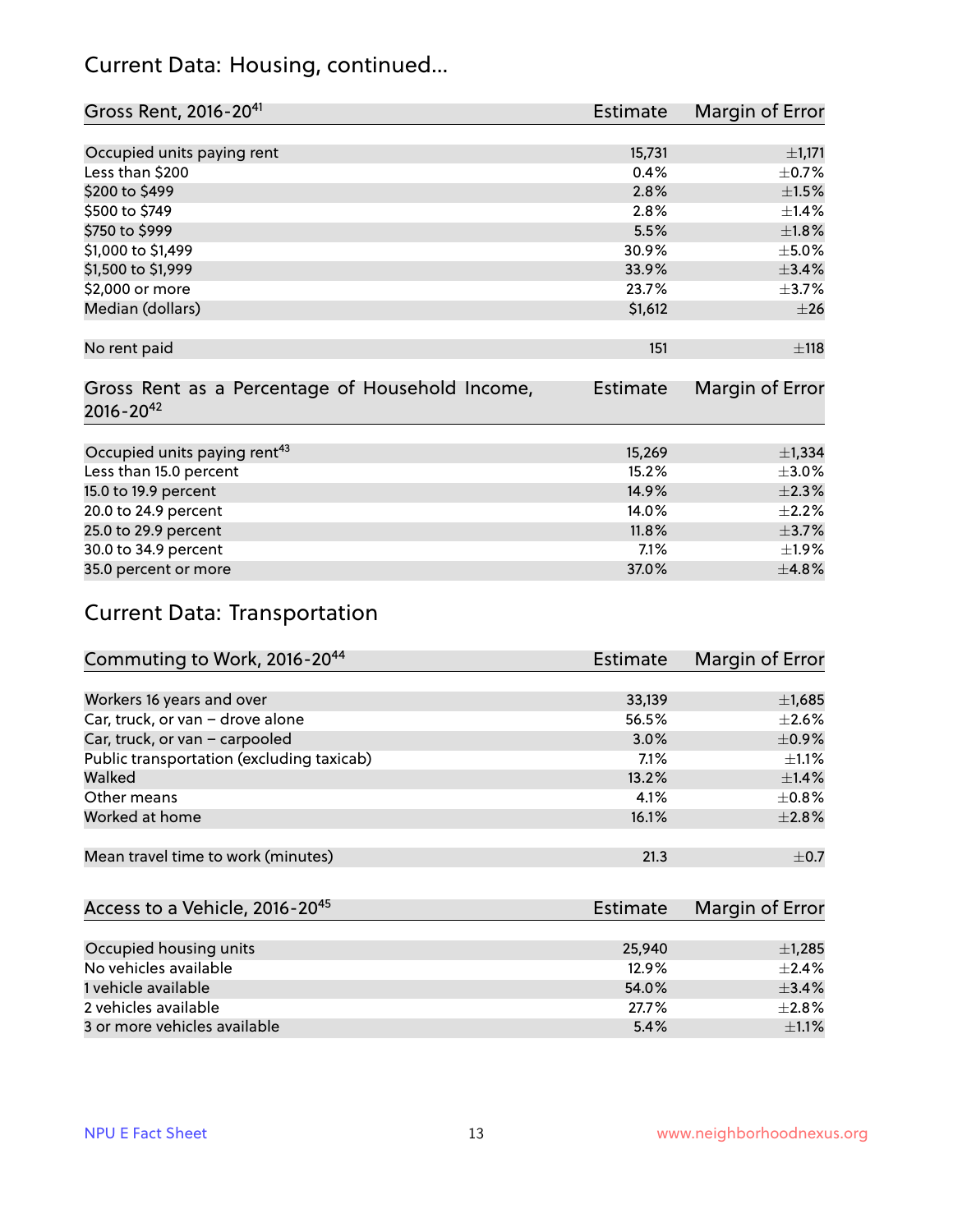#### Current Data: Health

| Health Insurance coverage, 2016-2046                    | <b>Estimate</b> | Margin of Error |
|---------------------------------------------------------|-----------------|-----------------|
|                                                         |                 |                 |
| Civilian Noninstitutionalized Population                | 52,527          | $\pm 2,171$     |
| With health insurance coverage                          | 94.7%           | $\pm 1.0\%$     |
| With private health insurance coverage                  | 90.1%           | $\pm$ 1.3%      |
| With public health coverage                             | 8.4%            | $\pm 1.0\%$     |
| No health insurance coverage                            | 5.3%            | $\pm 1.2\%$     |
|                                                         |                 |                 |
| Civilian Noninstitutionalized Population Under 19 years | 4,978           | $\pm$ 4,978     |
| No health insurance coverage                            | 1.8%            | $\pm 2.0\%$     |
| Civilian Noninstitutionalized Population 19 to 64 years | 44,894          | $\pm 2,048$     |
| In labor force:                                         | 33,474          | $\pm$ 1,753     |
| Employed:                                               | 32,114          | $\pm$ 1,692     |
| With health insurance coverage                          | 95.2%           | ±0.8%           |
| With private health insurance coverage                  | 94.4%           | $\pm$ 0.9%      |
| With public coverage                                    | 1.5%            | $\pm$ 0.5%      |
| No health insurance coverage                            | 4.8%            | $\pm1.6\%$      |
|                                                         |                 |                 |
| Unemployed:                                             | 1,359           | $\pm$ 1,692     |
| With health insurance coverage                          | 73.3%           | ±26.8%          |
| With private health insurance coverage                  | 64.2%           | $\pm$ 3.2%      |
| With public coverage                                    | 10.2%           | $\pm$ 7.6%      |
| No health insurance coverage                            | 26.7%           | ±16.5%          |
|                                                         |                 |                 |
| Not in labor force:                                     | 11,420          | $\pm$ 946       |
| With health insurance coverage                          | 93.3%           | $\pm 2.3\%$     |
| With private health insurance coverage                  | 89.3%           | $\pm 2.7\%$     |
| With public coverage                                    | 5.6%            | $\pm 2.1\%$     |
| No health insurance coverage                            | 6.7%            | $\pm 2.3\%$     |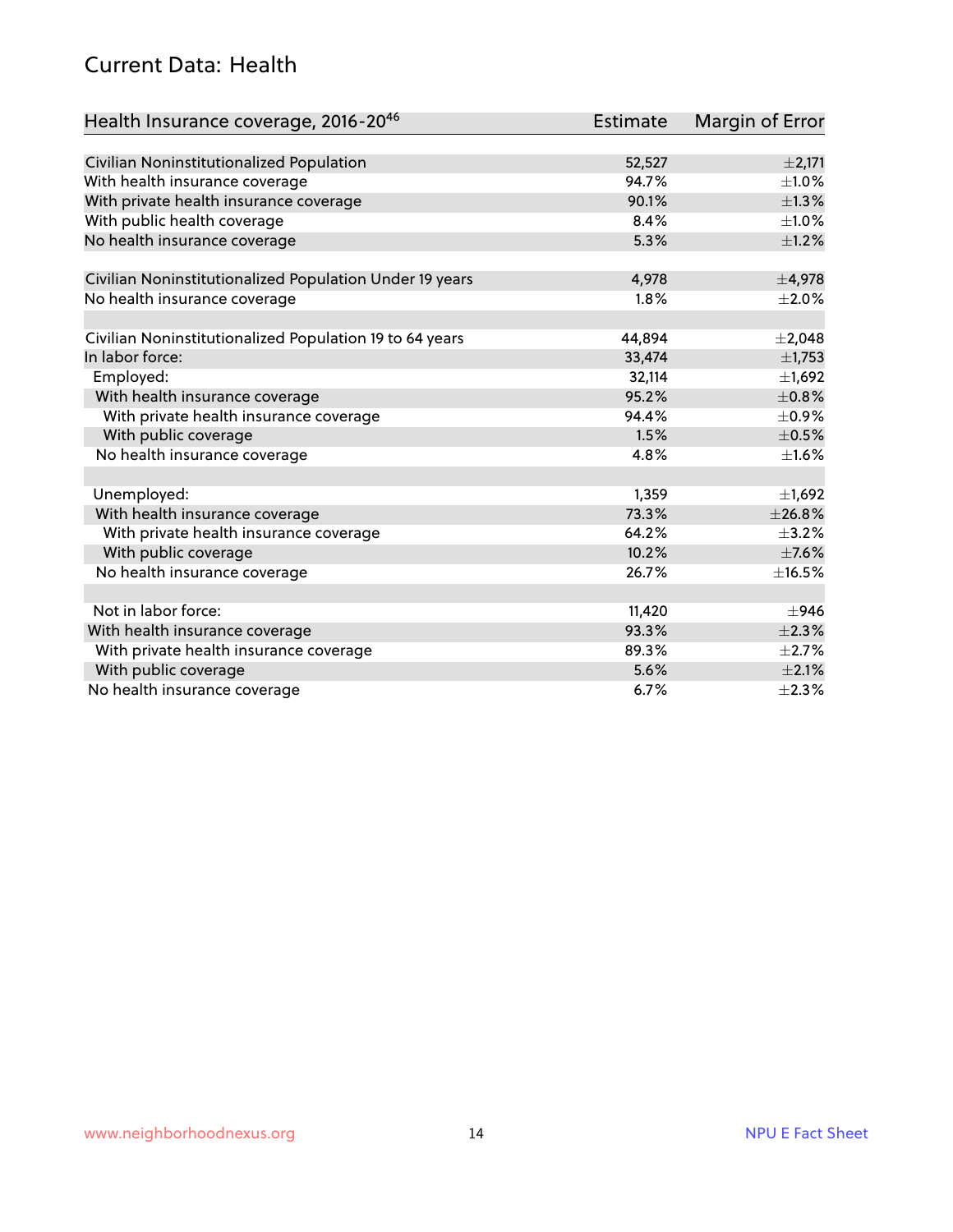#### Notes:

- 1. Source: U.S. Census Bureau, Decennial Census 2000, SF1 tables P8, P12; American Community Survey, tables B01001, B03002
- 2. This category includes Pacific Islanders, Native Americans and Alaska Natives, people who identify as some other race, and those who identify as bi/multi racial.
- 3. Source: U.S. Census Bureau, Decennial Census 2000, SF1 tables P15, P16, P18, P19; American Community Survey, tables B11001, B11005, B11003
- 4. Source: U.S. Census Bureau, Decennial Census 2000, SF3 table P37; American Community Survey, table B15002
- 5. Source: U.S. Census Bureau, Longitudinal Employer-Household Dynamics Residential Area Characteristics, Table JT01 (Primary Jobs); Workplace Area Characteristics, Table JT00 (All Jobs)
- 6. Source: U.S. Census Bureau, Decennial Census 2000, SF3 tables P52, P87; American Community Survey, tables B19001, B17001
- 7. Source: U.S. Census Bureau, Decennial Census 2000, SF1 tables H3, H4; American Community Survey, tables B25002, B25009
- 8. Source: U.S. Census Bureau, Decennial Census 2000, SF3 table H44; American Community Survey, tables B25044
- 9. Source: Atlanta Police Department, COBRA; U.S. Census Bureau, American Community Survey, table B01001
- 10. Source: U.S. Census Bureau, American Community Survey, table B01001
- 11. Source: U.S. Census Bureau, American Community Survey, table B03002
- 12. Source: U.S. Census Bureau, American Community Survey, table B05002
- 13. Source: U.S. Census Bureau, American Community Survey, table B05003
- 14. Source: U.S. Census Bureau, American Community Survey, tables B19001, B19025, B19051, B19061, B19055, B19065, B19059, B19069, B19056, B19066, B19057, B19067, B22001, B19101, B19127
- 15. Source: U.S. Census Bureau, American Community Survey, tables B19201, B19214, B20017, B19313
- 16. Source: U.S. Census Bureau, American Community Survey, table B17010
- 17. Source: U.S. Census Bureau, American Community Survey, tables B17001, B17006, B17021, B17007. Table totals may be lower than the total population, as they are based on the population for whom poverty status is determined.
- 18. Source: U.S. Census Bureau, American Community Survey, B17001H, B17001B, B17001D, B17001I. Table totals may be lower than the total population, as they are based on the population for whom poverty status is determined.
- 19. Source: U.S. Census Bureau, American Community Survey, tables B23001, B23008
- 20. Source: U.S. Census Bureau, American Community Survey, table C24030
- 21. Source: U.S. Census Bureau, American Community Survey, table C24010
- 22. Source: U.S. Census Bureau, American Community Survey, table B24080
- 23. Source: U.S. Census Bureau, Longitudinal Employer-Household Dynamics Origin-Destination Data, Tables JT00 Main and JT00 Aux
- 24. Source: U.S. Census Bureau, Longitudinal Employer-Household Dynamics Origin-Destination Data, Tables JT00 Main and JT00 Aux
- 25. Source: U.S. Census Bureau, Longitudinal Employer-Household Dynamics Origin-Destination Data, Tables JT00 Main and JT00 Aux
- 26. Source: U.S. Census Bureau, Longitudinal Employer-Household Dynamics Origin-Destination Data, Tables JT00 Main and JT00 Aux
- 27. Source: U.S. Census Bureau, American Community Survey, table B14001
- 28. Source: U.S. Census Bureau, American Community Survey, table B15002
- 29. Source: U.S. Census Bureau, American Community Survey, tables B11001, B11003, B11007, B11005, B09019
- 30. Source: U.S. Census Bureau, American Community Survey, tables B25002, B25003, B25004
- 31. Source: U.S. Census Bureau, American Community Survey, table B25024
- 32. Source: U.S. Census Bureau, American Community Survey, table B25034
- 33. Source: U.S. Census Bureau, American Community Survey, tables B25009, B25008, B25003
- 34. Source: U.S. Census Bureau, American Community Survey, table B07003
- 35. Source: U.S. Census Bureau, American Community Survey, table B25075. This value is self-reported and may differ from home values as determined by the County Tax Assessor.
- 36. Source: U.S. Census Bureau, American Community Survey, table B25081
- 37. Source: U.S. Census Bureau, American Community Survey, table B25087
- 38. Source: U.S. Census Bureau, American Community Survey, table B25091
- 39. Excludes units where Selected Monthly Owner Costs as a Percentage of Income cannot be computed.
- 40. Excludes units where Selected Monthly Owner Costs as a Percentage of Income cannot be computed.
- 41. Source: U.S. Census Bureau, American Community Survey, table B25063
- 42. Source: U.S. Census Bureau, American Community Survey, table B25070
- 43. Excludes units where Gross Rent as a Percentage of Income cannot be computed.
- 44. Source: U.S. Census Bureau, American Community Survey, tables B08101, B08013
- 45. Source: U.S. Census Bureau, American Community Survey, table B25044
- 46. Source: U.S. Census Bureau, American Community Survey, tables B18135, B27011

The dagger (†) symbol denotes values that cannot be computed.